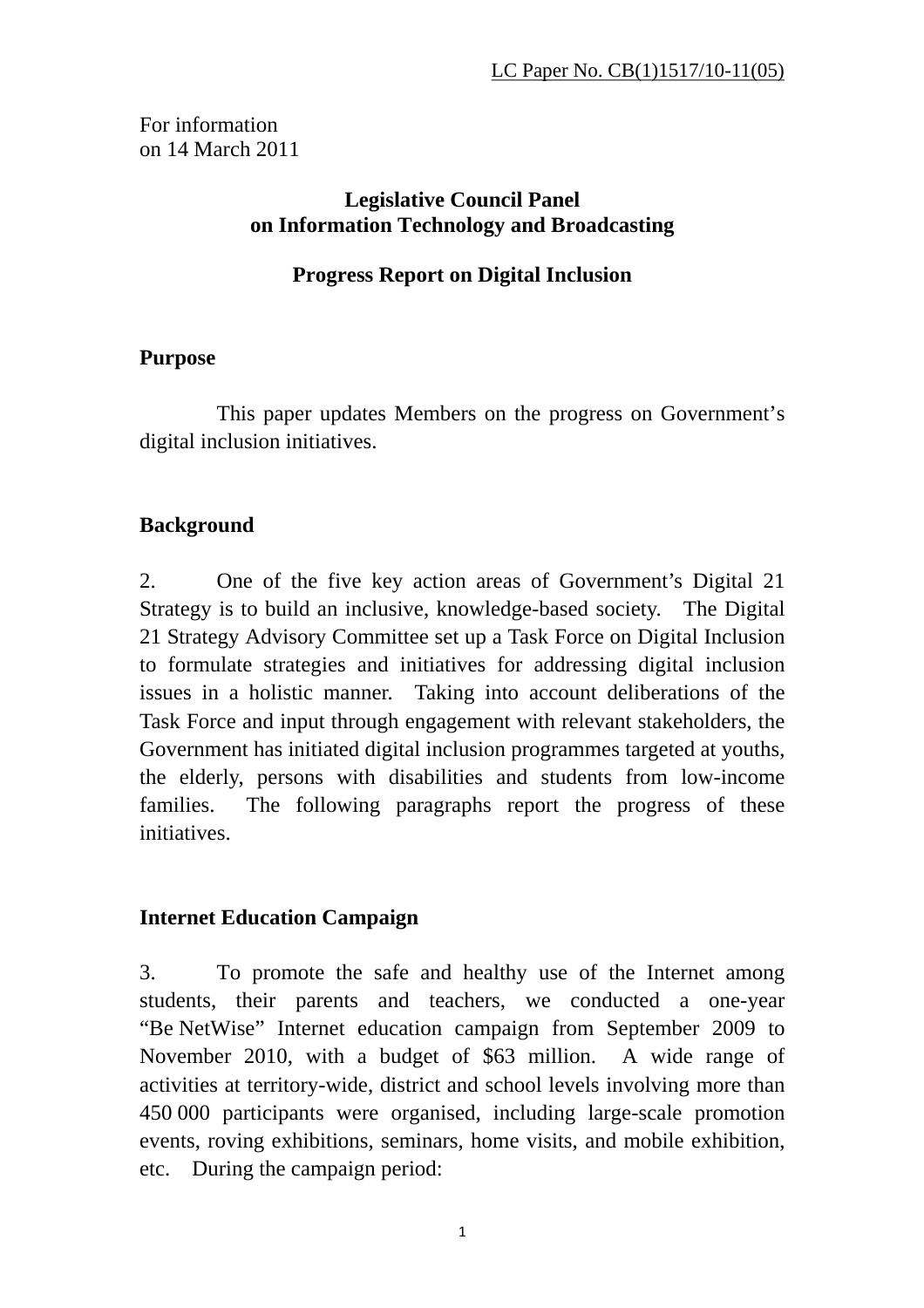- over 1 000 education seminars were organised for some 170 000 students, parents, teachers and social workers, with average attendance rate over 80%;
- over 90 000 home visits were conducted;
- about 100 000 handbooks for parents on Internet usage were distributed; and
- y over 50 000 individual counseling sessions on Internet behaviour were provided through a specialized family support centre set up for the campaign.

Professional education resource kits were also produced for distribution to all primary and secondary schools providing systematic and practical reference materials to assist teachers and school social workers to carry out Internet education in schools.

4. The campaign was very well-received by the community. The campaign report is available at www.be-netwise.hk for public information. Upon its completion, the central coordinator of the campaign, the Hong Kong Federation of Youth Groups, continues to maintain the resources and services developed in the campaign, including the family support centre, online portal and handbook for parents, professional education resources for teachers and social workers, etc. The training materials will also be made available for use in the Internet Learning Support Programme described in paragraphs 14 to 18.

### **District Cyber Centre Pilot Scheme**

5. The District Cyber Centre (DCC) Pilot Scheme, which commenced in February 2009, provides Internet accessibility, computers and associated equipment and training to different computer centres operated by community organisations to empower them to support ICT use among needy groups in districts. A DCC Alliance chaired by the Government Chief Information Officer and comprising the Hong Kong Cyberport Management Company Limited, Hong Kong Council of Social Service and the Internet Professional Association, was formed to implement the Scheme. Currently, there are 57 centres in different parts of the territory catering for different needy groups including low-income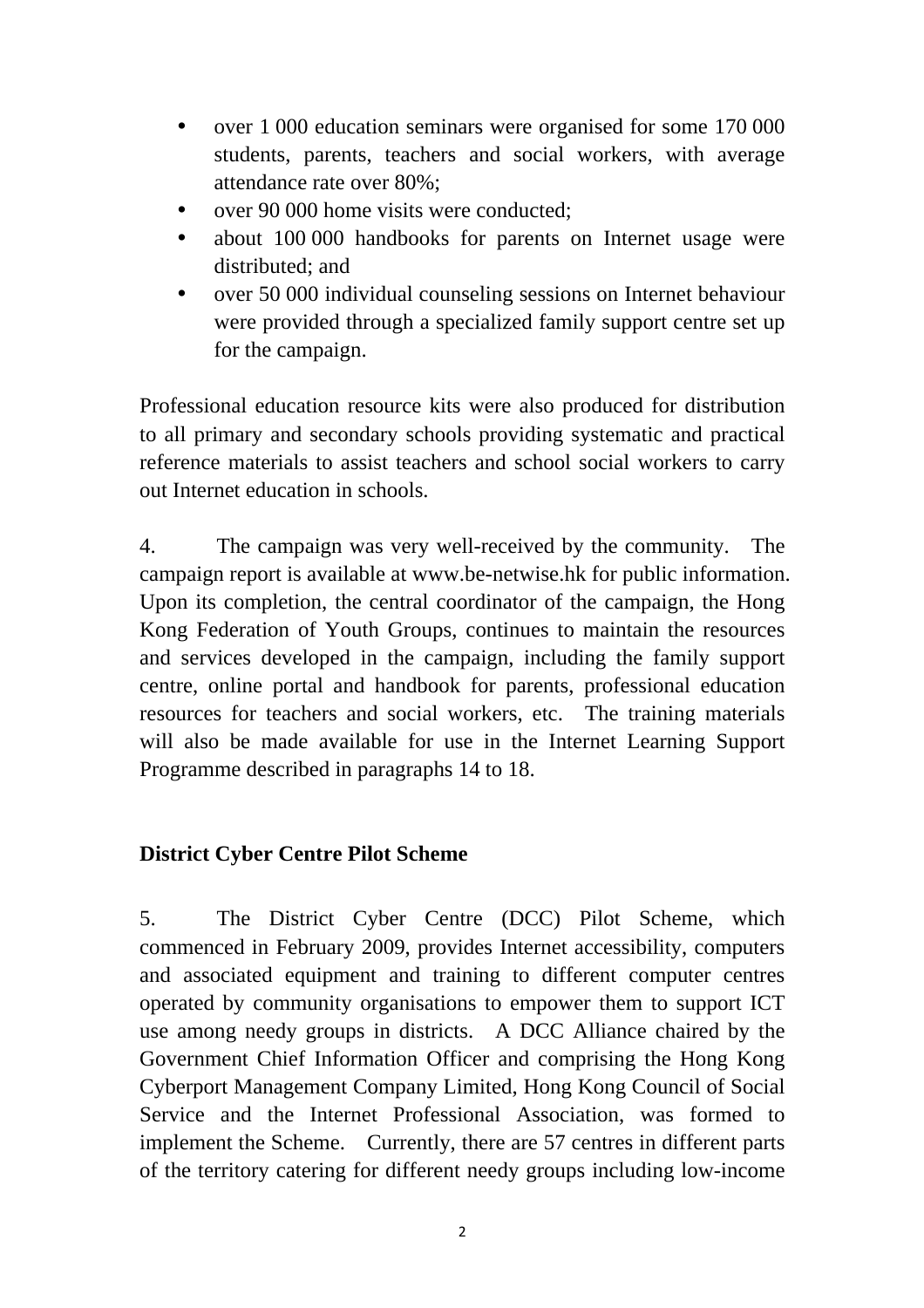families, women, children and youth, elderly, and persons with disabilities. To promote the wider use of computer and Internet among the elderly, a new elderly learning programme was recently introduced to support centres serving the elderly through the provision of customised training and elderly-friendly equipment, such as large computer monitors with touch-screen function.

6. In the past two years, the Government has injected \$22 million into the Scheme. In addition, the Scheme has raised more than \$26 million of in-kind donations such as software licenses, broadband connections and professional services from the private sector. Over 62 000 usage hours of the computer facilities were recorded and around 2 500 training courses and activities were organised for over 38 000 participants. A mobile truck was also employed to tour around the territory to promote the learning and application of ICT. To encourage the active participation of centres and their users in ICT learning, training and voluntary services, an annual award presentation ceremony is organised. Since inception of the Scheme in 2009, some 2 000 participants have received awards.

# **Elderly Portal**

7. The Financial Secretary announced in the 2009-10 Budget the development of a dedicated portal for the elderly. The Office of the Government Chief Information Officer (OGCIO) has subsequently appointed through an open process the Hong Kong Society for the Aged (SAGE) to take forward the project. Launched in June 2010, the portal, called "eElderly", is designed to enable easy use and navigation by the elderly. With contents catering for their needs and interests, the portal encourages the elderly to acquire Internet skills to engage with information and expand their horizon.

8. Over the past nine months of operation, the portal has recorded a monthly average of over two million visits from some 20 000 visitors. To promote the use of the portal, SAGE has partnered with the DCC Scheme and some 100 elderly centres to provide training for their elderly members.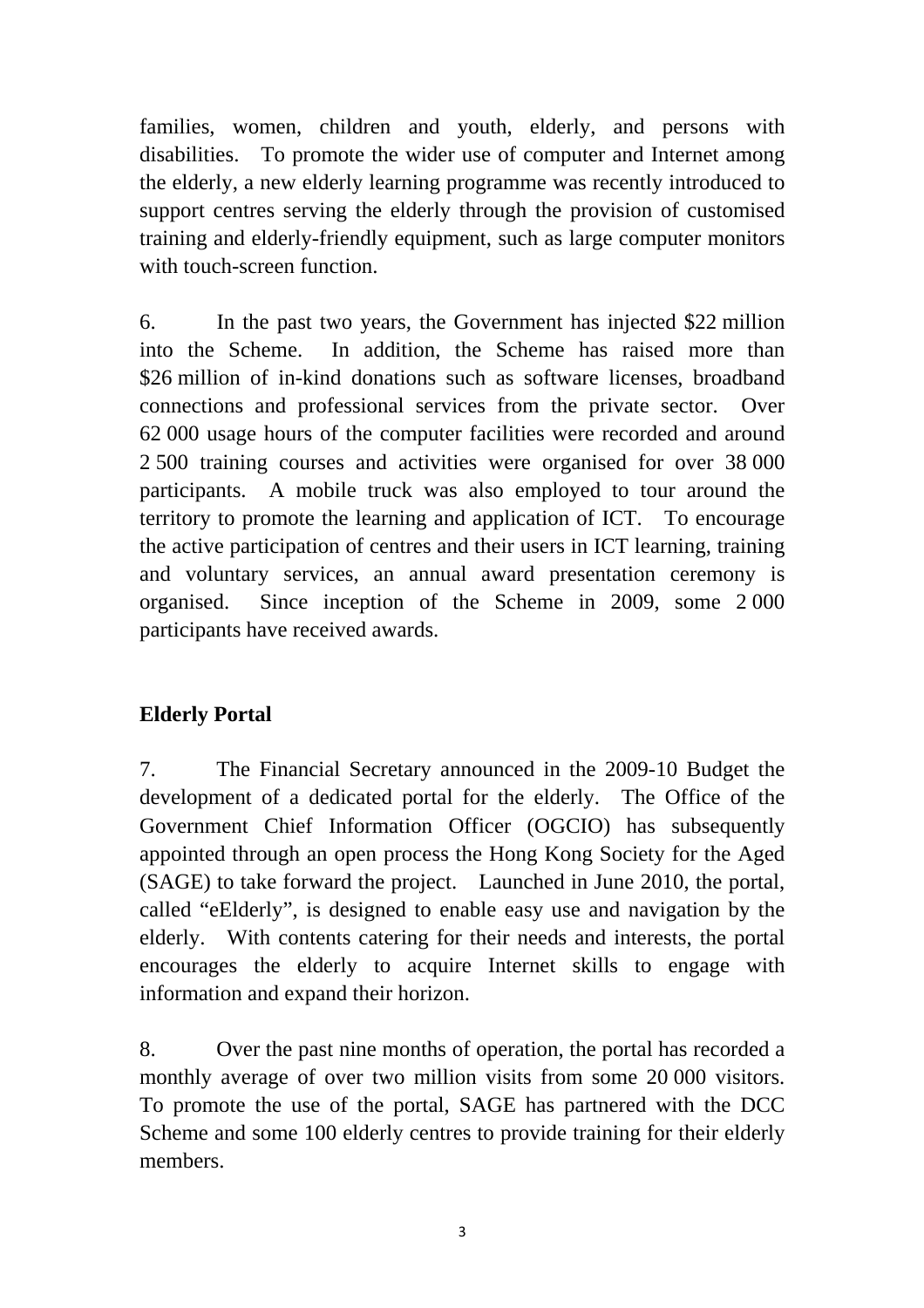9. OGCIO and SAGE are making preparations for the second and final phase of the project to incorporate more interesting contents and services for the elderly as well as silver-hair market offerings.

### **Initiatives for Persons with Disabilities**

10. According to our latest survey, ICT usage among persons with disabilities is low, with Internet usage rate of 15% as compared to 78% for the general community. We have therefore initiated a number of targeted measures to promote the wider adoption of ICT among them. To facilitate experience sharing and exchanges on latest ICT development and support for persons with disabilities, we commissioned the Hong Kong Council of Social Service to organise a forum in December 2010. The forum, with more than 200 participants from ICT industry, NGOs serving persons with disabilities, as well as public and private sector organisations, provided a platform for the exchange of ideas, tools, applications and assistive technologies on ICT adoption and support for persons with disabilities.

11. Recognising the increasing information needs of persons with disabilities, we are taking a holistic approach in assessing their needs in terms of basic content to enhance their daily lives, accessibility of websites, and relevant ICT-based assistive tools that may not be readily available. OGCIO will be engaging relevant non-government organisations and support groups on rehabilitation in identifying worthwhile initiatives.

12. In 2010, OGCIO has set aside \$3.6 million to support the development of ICT-based assistive tools and applications for persons with disabilities. We have, through a competitive tender process, commissioned the Internet Professional Association to provide administrative and technical support in evaluating the technical feasibility of proposals received and monitoring progress of the funded projects. During the invitation period from 17 January to 21 February 2011, a total of 39 project proposals have been received. OGCIO is now assessing the proposals with the support of an advisory committee comprising representatives from ICT industry and NGOs serving persons with disabilities.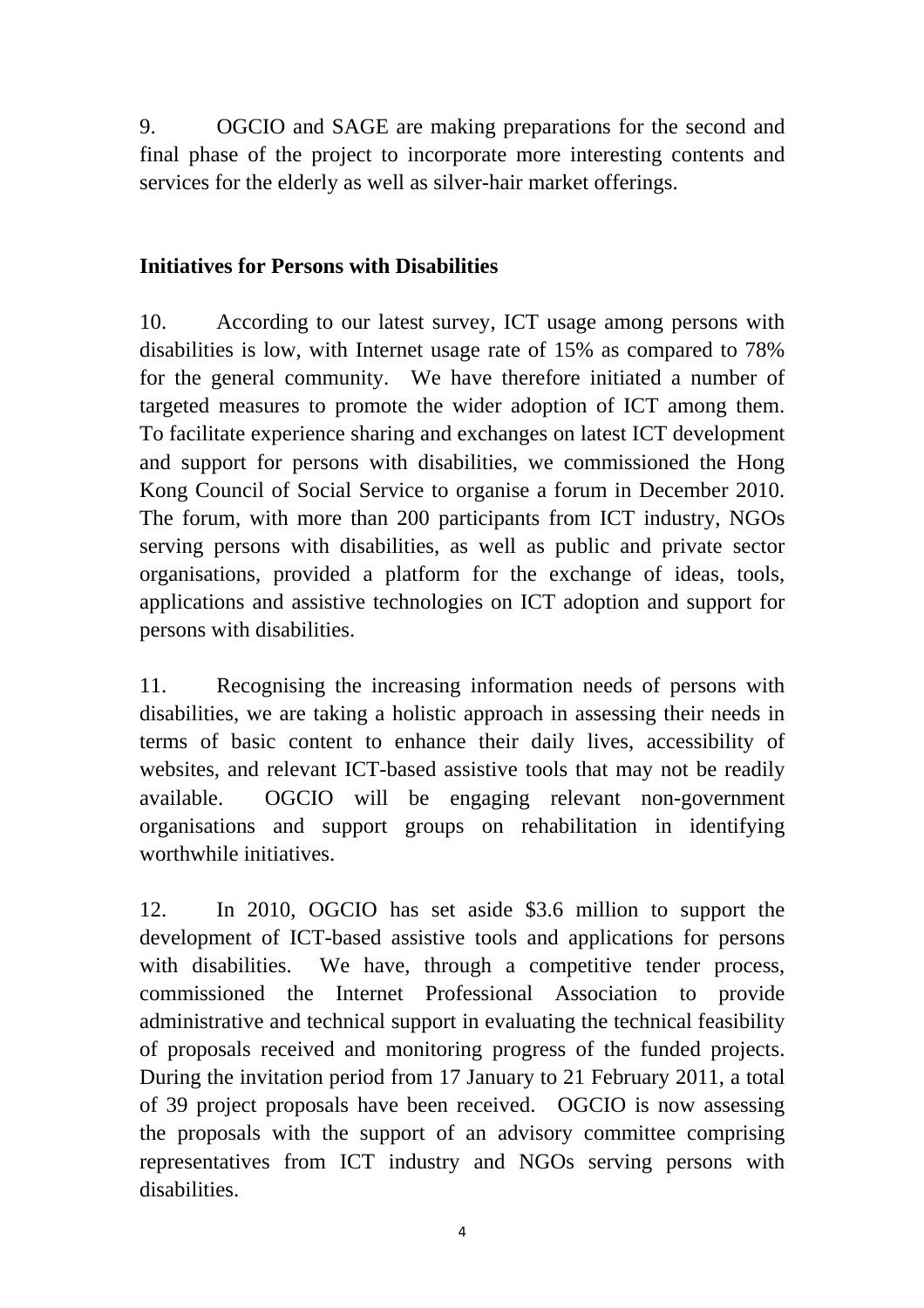13. We are also making preparations to launch a web accessibility campaign in mid-2011 to promote the adoption of web accessibility design in both public and private websites to facilitate access of online information and services for persons with disabilities. The campaign will cover a wide range of activities including the development of a management handbook on web accessibility for corporation executives; seminars and workshops on international standards and best practices; as well as web accessibility assessment and accreditation service for websites frequently used by persons with disabilities. We have earmarked \$1 million for implementation of this campaign.

#### **Internet Learning Support Programme**

14. In the 2010-11 Budget, the Financial Secretary allocated \$220 million for the implementation of a five-year Internet learning support programme to assist students from low-income families to acquire affordable computers and Internet access service and provide user and social support to them. We updated Members in January 2011 that we would engage two Implementers, namely the Hong Kong Council of Social Service (HKCSS) and the eInclusion Foundation Limited (eInclusion) to implement the programme in two geographical zones<sup>[1](#page-4-0)</sup>.

15. Of the \$220 million budget for this initiative, the Implementers will each be allocated a total of \$100 million over a five-year period from 2011-12 to 2015-16 to implement the programme in their service zones. The Implementers will confine their total administrative costs to \$11.25 million each, which is in line with our undertaking to the Finance Committee in May 2010. The yearly allocation is subject to the Funding and Operation Agreements with the Implementers which are being prepared, and subject to OGCIO's acceptance of their annual business plans and performance reports. OGCIO will conduct a review of the implementation arrangements in two years.

<span id="page-4-0"></span> 1 Based on the spread of eligible families as at December 2010, the two Implementers agreed that HKCSS will cover ten districts including Island, Southern, Wanchai, Central & Western, Yau Tsim Mong, Shamshuipo, Kwai Tsing, Tsuen Wan, Tuen Mun and Yuen Long, while eInclusion will cover eight districts including Eastern, Kowloon City, Wong Tai Sin, Kwun Tong, Shatin, Tai Po, Sai Kung and North.